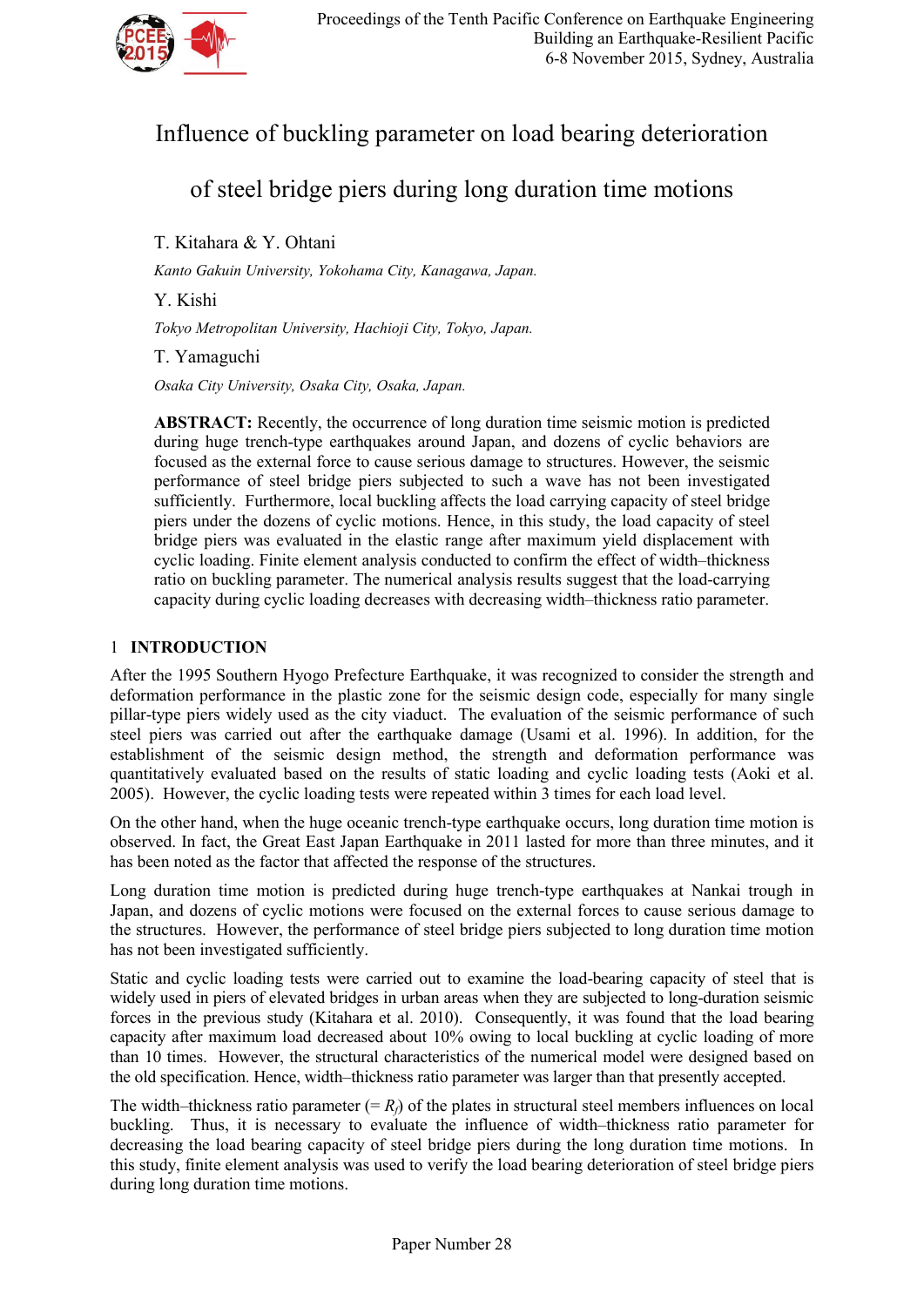## 2 **NUMERICAL ANALYSIS**

In this study, the difference of the width–thickness ratio parameter in reducing the strength of locally buckled steel bridge piers was examined. Numerical analysis was carried out considering material and geometrical nonlinearities. As the structural characteristics of the FEM models, three different widththickness ratio parameters were considered based on actual data from steel bridge piers.

### 2.1 **Numerical modeling**

Numerical models have stiffened box-shaped cross sections which based on the single pillar-type piers widely used in city viaducts. In order to follow the response of the stiffener plate constituting in detail, finite element analysis was applied. Then, commercial software DIANA 9.4.4 (TNO DIANA) was used in this study.

According to the analysis results of the past, it is found that the upper side of the piers behave elastically within the boundary conditions. Therefore analysis models are simplified to minimize the calculation time, using isoparametric curved surface shell element up to a height of about 1/3 from the base to the pier and a beam element about 2/3 from the top as shown in Figure 1. Furthermore, the FE models were 1/2 vertical partial models considering the symmetry of the pier's cross-section and loading conditions.



Figure 1. Numerical model.  $(R_f = 0.66)$ 

## 2.2 **Buckling parameter**

Values of buckling parameters are critical to estimate the load carrying capacity of steel bridge piers. In the seismic design of the box-section steel piers, the values of slenderness and width–thickness ratios are constrained to prevent buckling failure. These parameters are calculated by the following equations:

$$
R_f = \frac{1}{\pi} \sqrt{\frac{12(1 - v^2)}{k} \cdot \frac{\sigma_y}{E}} \left(\frac{b}{t}\right)
$$
 (1)

$$
\overline{\lambda} = \frac{1}{\pi} \sqrt{\frac{\sigma_y}{E}} \left( \frac{l}{r} \right)
$$
 (2)

where,  $R_f$  is the width–thickness ratio parameter, *v* is Poisson's ratio, *k* is the buckling coefficient of the stiffener plate (=4 $n^2$ ), *n* is the number of subpanels in each plate,  $\sigma_y$  is the yield stress, *E* is Young's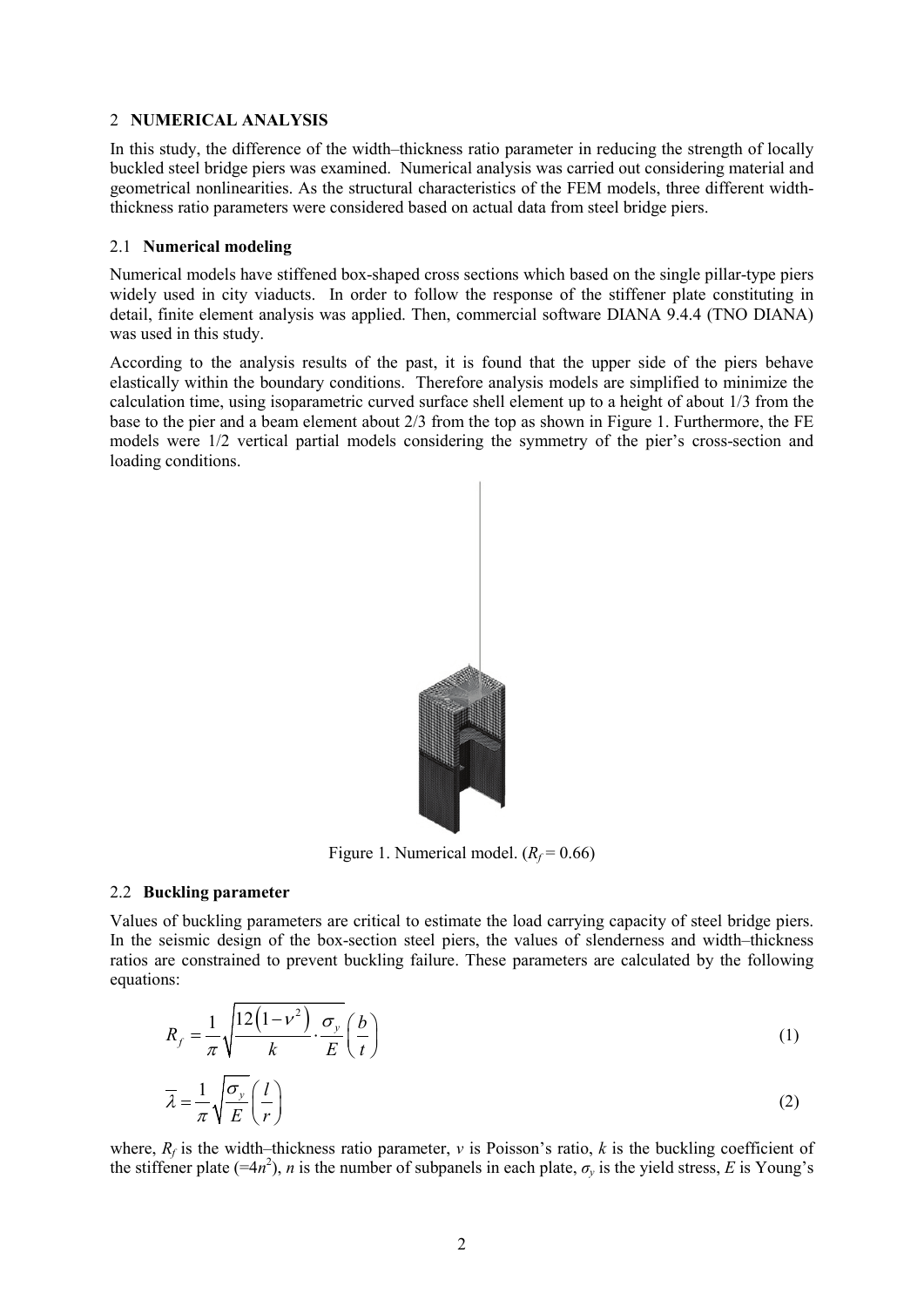modulus, *b* is the plate width, *t* is the plate thickness,  $\overline{\lambda}$  is the slenderness ratio parameter, *l* is the effective buckling length, and *r* is the radius of gyration.

Structural characteristics of analysis models such as cross sections were determined based on existing steel piers and test specimens from previous researches (Suzuki and Usami 1995, Yoshizaki et al. 1999). Since the numerical models were referring to existing piers that were designed with the old code, the cross-sectional shapes were not uniform. For the same reason, width–thickness ratio parameters that did not conform to the current design code were also targeted (Japan Road Association 2003). Figure 2 and Table 1 show the model cross-sections and specifications.





|  | Table 1. Specifications of numerical models. |  |
|--|----------------------------------------------|--|

| Width-Thickness Ratio: $R_f$            | 0.32                              | 0.52                  | 0.66               |                    |
|-----------------------------------------|-----------------------------------|-----------------------|--------------------|--------------------|
| Slenderness Ratio: $\overline{\lambda}$ |                                   | 0.37                  |                    |                    |
| Height of Piers                         | $\lceil$ mm $\rceil$              | 1190                  | 1192               | 1572               |
| Width of Flange                         | $\lceil$ mm $\rceil$              | 224                   | 317                | 372                |
| Width of Web                            | $\lceil$ mm $\rceil$              | 202                   | 196                | 250                |
| Thickness of Plate                      | $\lceil$ mm $\rceil$              | 4.9                   | 4.27               | 6.0                |
| Width of Rib                            | $\lceil$ mm $\rceil$              | 26                    | 40                 | 21.5               |
| Thickness of Rib                        | $\lceil$ mm $\rceil$              | 4.9                   | 5.91               | 6.0                |
| <b>Cross-Section Area</b>               | $\lceil$ mm <sup>2</sup> ]        | 5194                  | 5799               | 7980               |
| Moment of Inertia                       | $\lceil$ mm <sup>4</sup> $\rceil$ | $3426 \times 10^{4}$  | $3839\times10^{4}$ | $9215 \times 10^4$ |
| Elastic Modulus: $E_1$                  | $[N/mm^2]$                        | $2.06 \times 10^{5}$  |                    |                    |
| Secondary Elastic Modulus: $E_2$        | $E_1/100$                         |                       |                    |                    |
| <b>Axial Force</b>                      | [kN]                              | 171.4                 | 191.4              | 263.3              |
| Axial Force Ratio: $P/P_v$              | 0.1                               | 0.1                   | 0.1                |                    |
| Yield Displacement: $\delta_{v}$        | $\lceil$ mm $\rceil$              | 7.14                  | 7.41               | 10.07              |
| Yield Bending Moment: $M_v$             | $[N \cdot mm]$                    | 873.5×10 <sup>5</sup> | $1066 \times 10^5$ | $2321 \times 10^5$ |
| Number of Element Mesh                  | Height                            | 30                    | 30                 | 40                 |
|                                         | Flange Width                      | 19                    | 19                 | 26                 |
|                                         | Web Width                         | 34                    | 24                 | 38                 |
|                                         | <b>Vertical Rib</b>               | 5                     | $\overline{4}$     | $\overline{2}$     |
|                                         | Diaphragm                         | 6                     | $\tau$             | $8\,$              |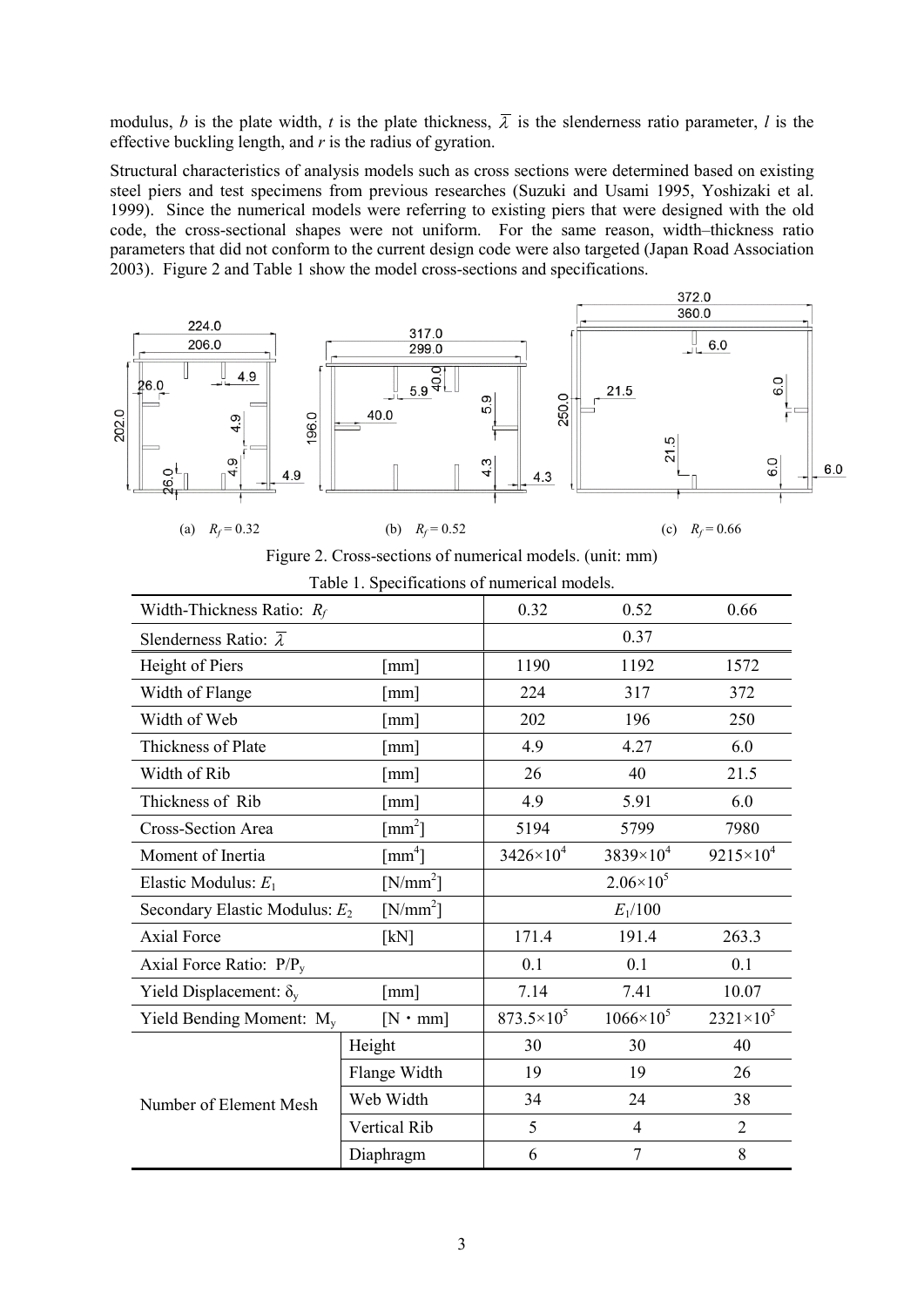#### 2.3 **Material and geometrical non-linearity**

Young's modulus and yield values were assumed based on the results of coupon tests from previous studies. Bi-linear kinematic hardening was assumed for the stress–strain relation as shown in Figure 3 and the von Mises yield criterion was used. The secondary stiffness of the bi-linear model was defined as 1/100 of the initial stiffness. The geometrical non-linearity in the numerical calculation was formulated by the total Lagrangian method. The Newton–Raphson method was used in the convergence calculations.



Figure 3. Stress–strain relation.

#### 2.4 **Initial imperfection**

Numerical models considered the initial deflection of the pier base using a curved shell element to the first stage diaphragm. The second stage or higher diaphragms and beam elements were not considered. The initial global deflection  $W_g$  and the local deflection  $W_L$  are defined by equations (3) and (4), respectively (Kitada et al. 1994),

$$
W_g = W_1 \cdot \sin \frac{\pi x}{a} \cdot \sin \frac{\pi y}{b}
$$
 (3)

$$
W_L = W_2 \cdot \sin \frac{n\pi x}{a} \cdot \sin \frac{n\pi y}{b}
$$
 (4)

where, *a* is the diaphragm interval, *b* is the width of stiffener plate, *n* is the number of divisions of the stiffener plate,  $W_1$  is the maximum vertical distance of global system, and  $W_2$  is the maximum vertical distance of local system. In addition, tolerance  $W_1$  is the  $a/1000$ ,  $W_2$  is  $(b/n)/150$ .

Generally, it is necessary to define the residual stress for the ultimate strength calculation of steel structural members, however, it was not considered in this study. As the reason of this definition, this study focused on the behavior of steel bridge piers in a domain of cyclic loading after the maximum load in the plastic region.

#### 2.5 **Boundary conditions and loading pattern**

The six degrees of freedom in the direction of translation and rotation were fixed at the base. The axial force was equivalent to the dead load of the superstructure on the piers, and the axial force determined the initial stress state. The horizontal displacement of the top of the pier model under the axial force loading and the local buckling at the pier base were calculated.

Horizontal loading was combined gradual and a repeat type displacement such as shown in Figure 4. Dozens of cyclic displacement motions were observed during huge ocean-trench type earthquakes, and many components of the ground motions cannot influence on the structural behavior in plastic range because of the small displacements. Therefore, cyclic ground motions were replaced by cyclic displacements as load pattern in the analysis. In addition, the amplitudes of the cyclic displacements in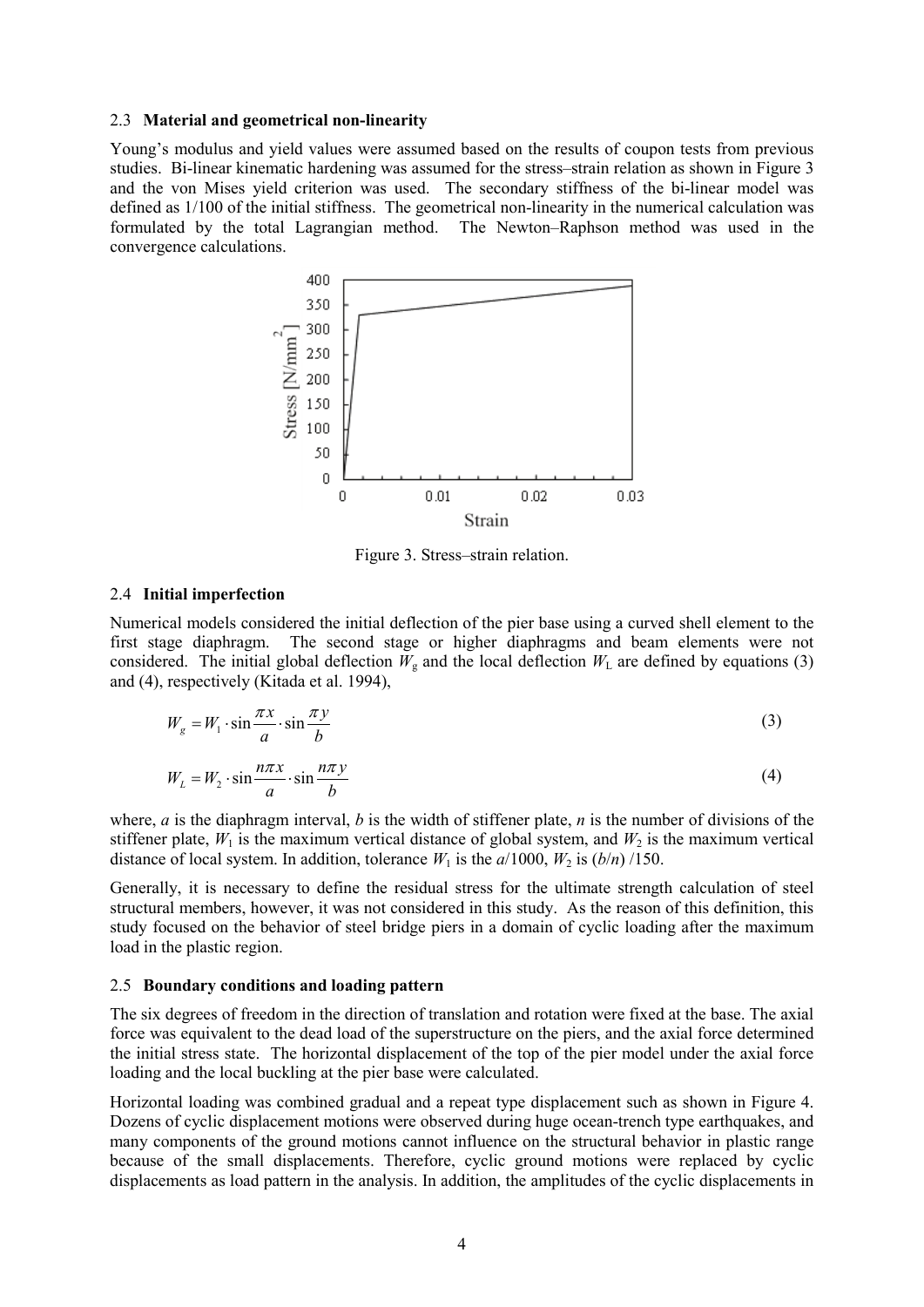the analysis were set at 1.4 $\delta_{\rm y}$ , 1.6 $\delta_{\rm y}$ , and 1.8 $\delta_{\rm y}$  ( $\leq$  2.0 $\delta_{\rm y}$ ), based on Timoshenko's beam theory to constrain the behavor in the plastic range.

The loading patterns in each model were defined by pushover analysis. Elastic range cyclic loading was assumed for a long duration vibration which continues hundreds of seconds after the main tremor of the long ground motion.



Figure 4. Loading pattern.

#### 3 **WIDTH-THICKNESS RATIO AND LOAD BEARING DETERIORATION**

Figure 5 shows the load–displacement relation for each finite element model. The vertical and horizontal axes are dimensionless; they are defined by the horizontal yield load Hy and the horizontal yield displacement  $\delta_{\rm y}$ , respectively. Comparing the envelopes of the three numerical models, the loads of the model with  $R_f$  of 0.52 and 0.66 are greatly reduced. These results show that the width-thickness ratio parameters of the stiffened plate affects the behavior after the maximum load.



Figure 5. Load–displacement relation at  $1.8\delta_{v}$ .

Figure 6 shows the load–displacement relation for cyclic displacement less than  $2.0\delta_{y}$ . The area is marked by the circle in Figure 5. Although the results for the cases of small amplitudes are close to the linear hysteresis, every response hysteresis shows non-linearity. Thus, even though the load amplitude in the elastic range after the maximum load decreases, the steel piers behave plastically. Figure 6 (c) shows a partial enlarged view of the load decrease at constant displacement level in every cyclic loading. To confirm the correlation between the width-thickness ratio parameter and the strength reduction, the load bearing deterioration is shown as below.

Figure 7 shows the degraded strength for the different width–thickness ratio parameters. Generally, the strength reduction for small  $R_f$  models converges after a small number of cycles. In contrast, for large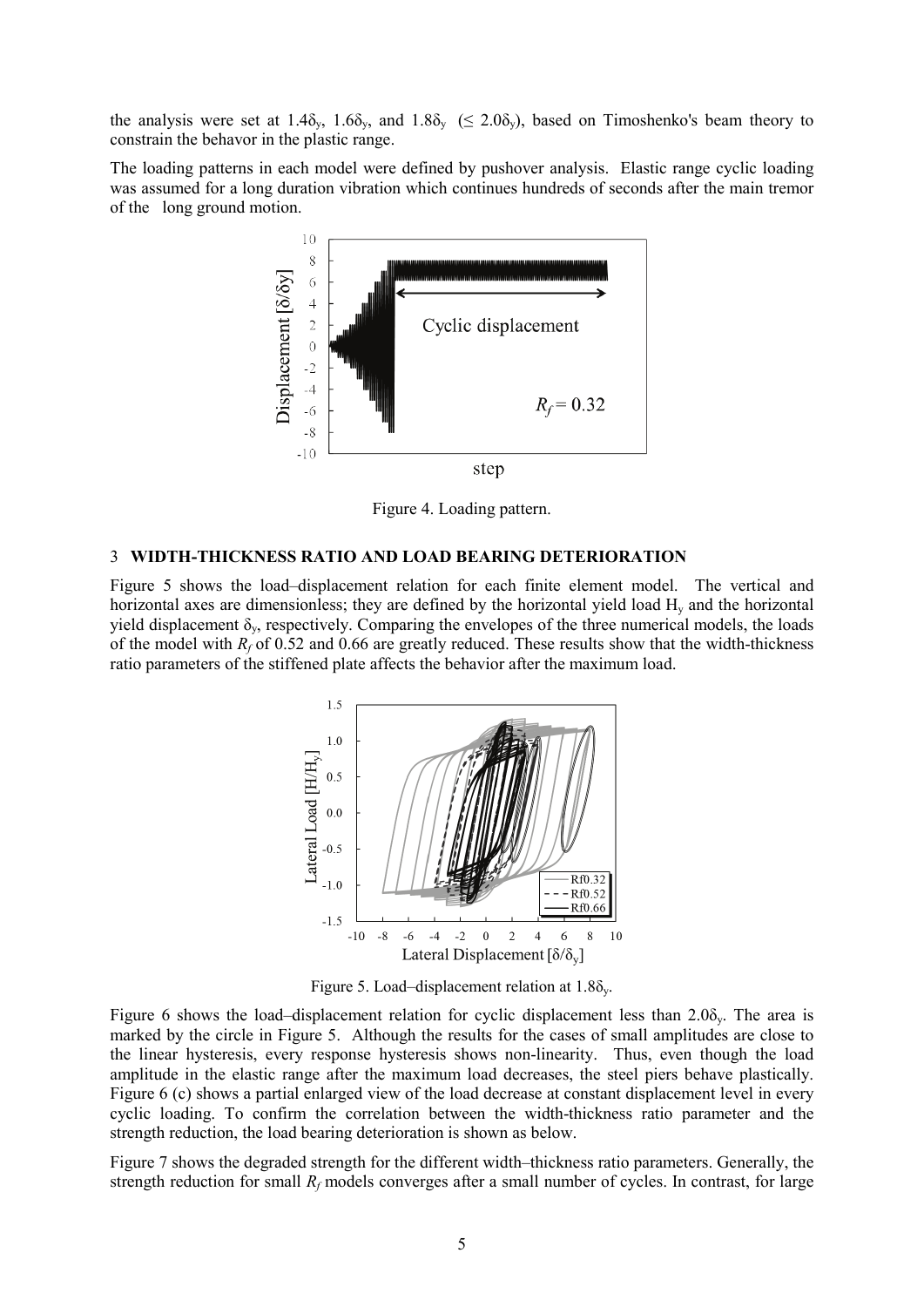*R<sub>f</sub>*, there is convergence after 100 iterations. These results show that the load bearing deterioration of thinner-walled pier sections increces with the progress of local buckling.

Strength reduction increases with increasing cyclic amplitude. In particular, degradation is 20 times higher than the initial for  $R_f = 0.66$ . These results show that the cyclic amplitude influences the strength deterioration of steel bridge piers at an early stage after the maximum load.



Figure 6. Load–displacement relation. (enlarged view of cyclic part)



Figure 7. Strength reduction ratio.

## 4 **CONCLUSION**

In this study, the influence of buckling parameters on the load bearing deterioration of steel bridge piers subject to long duration time motions was verified by numerical calculations. Moreover, the behavior of steel bridge piers that were affected by cyclic loading after the maximum load is calculated by finite element method. The results of this study are summarized as follows.

- 1) The width–thickness ratio parameter of steel bridge piers greatly influences on the behavior of the load-displacement hysteresis envelope.
- 2) Horizontal displacement of less than  $2.0\delta_v$  in Timoshenko's beam theory was applied to the top of the models and cyclic loading after the maximum load. Nonlinear behavior was observed in every case with the progress of local buckling and the load bearing capacity decreased after local buckling occured.
- 3) The thinner the plate thickness is (large *Rf*), the grater the strength reduction is with the progress of local buckling. Furthermore, the influence of cyclic motion on the strength deterioration is greater than the cross-section consisted of thicker stiffened plates.

Besides local buckling, the behavior of the material also decreases strength because of the reduction in the yield surface due to cyclic loading. Hence, authors use a modified two surface model as a constitutive law to properly reproduce the cyclic elasto-plastic behavior of steel materials.